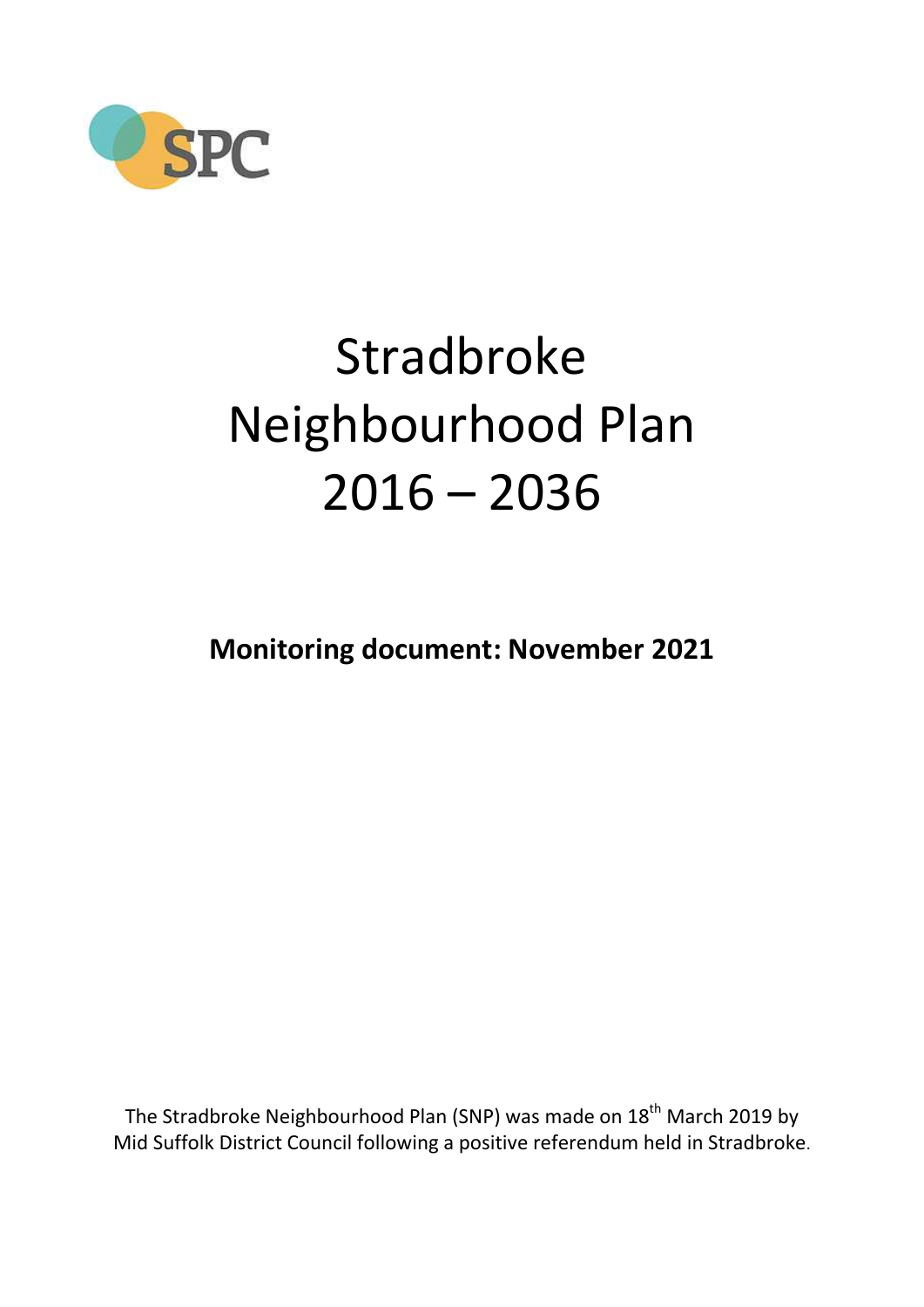# **Contents**

| 1. |  |
|----|--|
| 2. |  |
|    |  |
|    |  |
|    |  |
|    |  |
|    |  |
|    |  |
|    |  |
|    |  |
|    |  |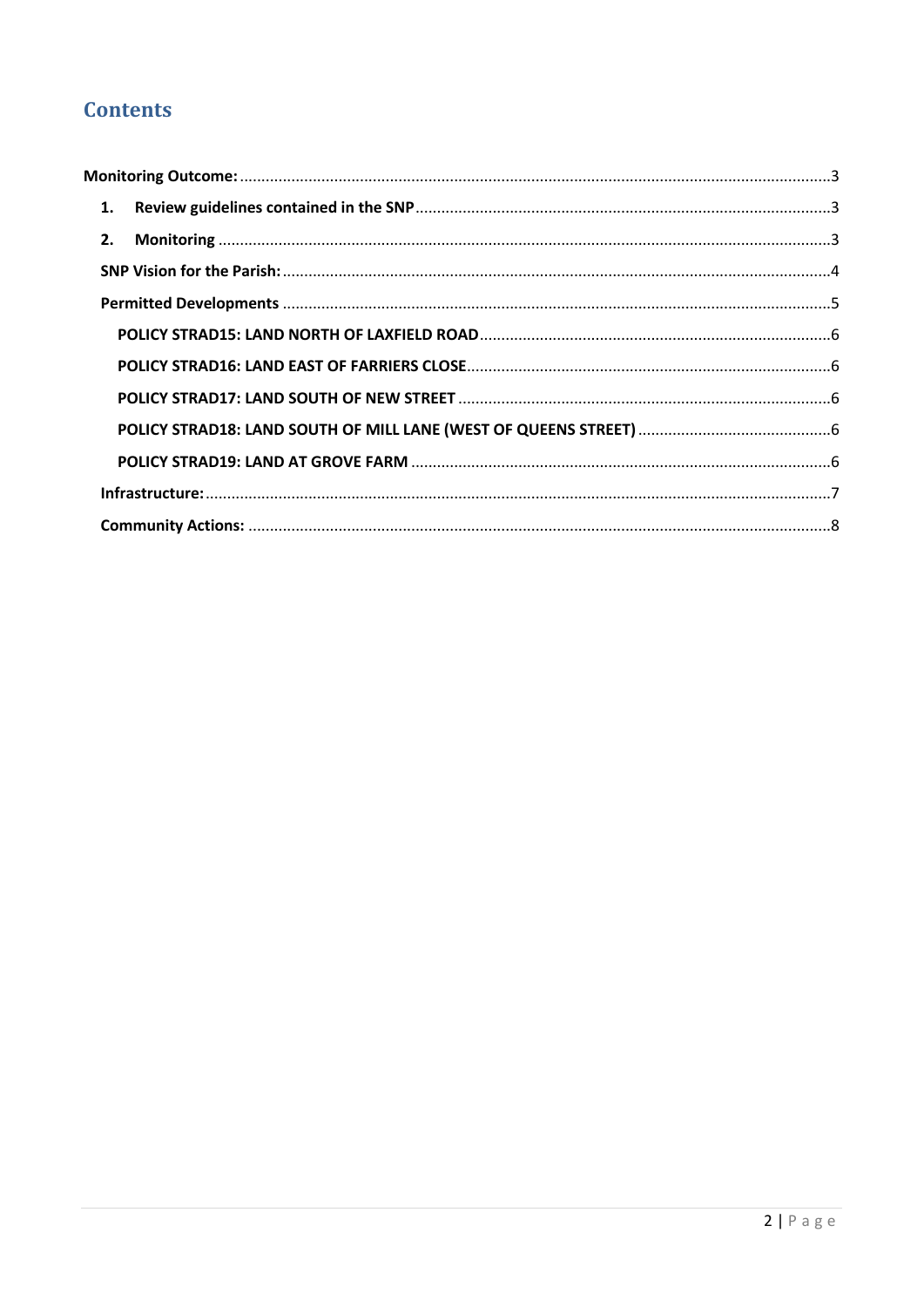# <span id="page-2-0"></span>**Monitoring Outcome:**

The emerging BMSDC Joint Local Plan housing allocation includes the 5 sites contained within the SNP with no additional sites allocated; therefore **Stradbroke Parish Council concludes that a formal review of the Stradbroke Neighbourhood Plan is not necessary at this time.**

#### <span id="page-2-1"></span>**1. Review guidelines contained in the SNP**

- 1.1. A **formal review** process in consultation with the local community and Mid Suffolk District Council should be undertaken at a **minimum of every five years**, to ensure that the Plan is still current and remains a positive planning tool to deliver sustainable growth. In order to determine when a review is necessary, the Parish council will monitor development in Stradbroke along with the local and national policy and legislative context.
- 1.2. It may be that this policy is reviewed at other times because of changes to relevant local policies, national policies and legislation.
- 1.3. It is accepted that the Stradbroke Neighbourhood Plan will require review during its life. It must be remembered that the overall objective of the Plan is to assist and support future development not to debar it.

#### <span id="page-2-2"></span>**2. Monitoring**

Stradbroke Parish Council has monitored the SNP as follows:

- 2.1. All planning applications are considered against the policies contained in the SNP.
- 2.2. Stradbroke Parish Council has responded to each consultation stage of the BMSDC Draft Local Plan to ensure that the Local Plan does not conflict with the SNP, and in particular endeavouring to ensure policies are included to control the highways and environmental impacts associated with poultry units.
- 2.3. Stradbroke Community Land Trust commissioned a report from Bailey Venning which supports the BMSDC Local Plan allocation quantum and distribution as follows: "*The current allocation sites in Stradbroke support and promote sustainable development within 20 years without the need for additional outlier or new clusters of development, subject to land value recovery post Covid-19 event."*
- 2.4. Stradbroke Parish Council submitted the Bailey Venning report as part of its update on the sites as requested by Mid Suffolk District Council during the regulation 19 consultation on the draft BMSDC Local Plan Sustainability Appraisal (the full site update and submission can be viewed at: <https://www.stradbrokepc.org/planning-committee> SPC Response to Jt Local Plan SA – site update is Annex C)
- 2.5. In 2019, a Parish Infrastructure Investment Plan was drawn up with an implementation plan approved in October 2019. This document is reviewed annually (last revised 08/21).
- 2.6. Community Actions were identified within the plan and Stradbroke Parish Council is addressing these actions through the business of the Council.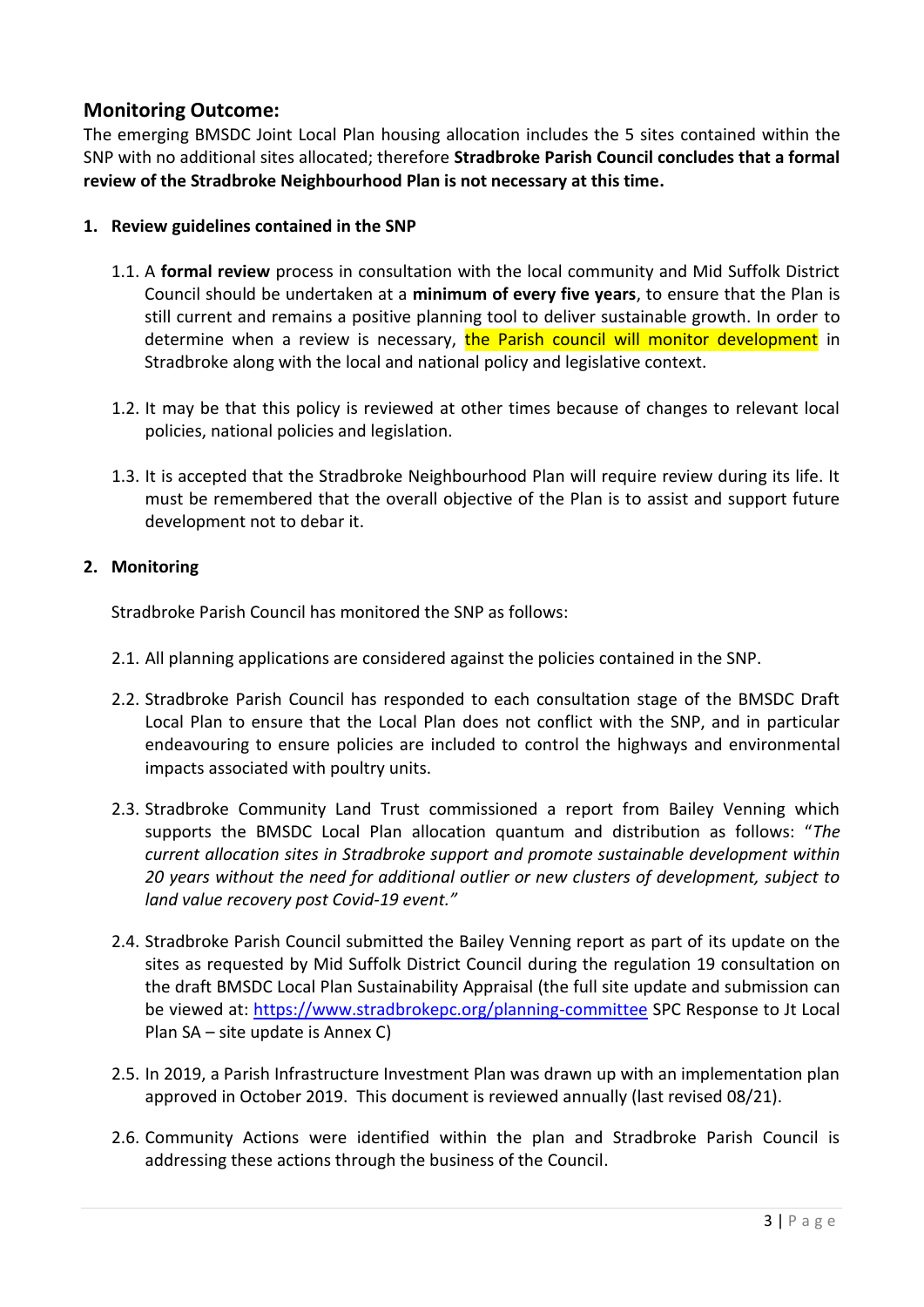#### <span id="page-3-0"></span>**SNP Vision for the Parish:**

**"Stradbroke's vision is to be a core village that works for the needs of its residents and surrounding villages by providing good quality housing, educational facilities, business and local retail opportunities. It will achieve this through phased growth of these services, and necessary infrastructure to support that growth. The NPPF principles of sustainable development will govern how to achieve this growth in a planned manner."**

The objectives of the plan were split into two areas Place and People as follows:

|                 | Place (PL)                                                                                                |  |  |
|-----------------|-----------------------------------------------------------------------------------------------------------|--|--|
| PL1             | <b>Infrastructure and Services</b>                                                                        |  |  |
|                 | Support the community of Stradbroke with first rate infrastructure that includes an expanded range of     |  |  |
|                 | utilities, improved highways, telecom and internet services.                                              |  |  |
| PL <sub>2</sub> | <b>Built Environment</b>                                                                                  |  |  |
|                 | Allocate sites for development that retain the historic crossroads shape and character of the village and |  |  |
|                 | manage parking and traffic issues.                                                                        |  |  |
| PL3             | <b>Transport and Movement</b>                                                                             |  |  |
|                 | Mitigate and manage critical highway pinch points and reduce travel by car or lorry within the village by |  |  |
|                 | improving internal connectivity and alternative travel options.                                           |  |  |
| PL4             | <b>Business</b>                                                                                           |  |  |
|                 | Support local business growth and employment opportunities and actively seek further employment           |  |  |
|                 | generating opportunities which directly contribute to the welfare of the community.                       |  |  |
| PL5             | <b>Design</b>                                                                                             |  |  |
|                 | Ensure development respects the historical build pattern and style whilst also encouraging design for the |  |  |
|                 | future through innovation.                                                                                |  |  |
| PL6             | <b>Environment</b>                                                                                        |  |  |
|                 | Promote community safety including issues of pollution, the green economy and protect and nurture         |  |  |
|                 | green spaces and assets of community value.                                                               |  |  |

|                 | People (PE)                                                                                                                                                                                                                   |
|-----------------|-------------------------------------------------------------------------------------------------------------------------------------------------------------------------------------------------------------------------------|
| PE1             | <b>Education</b><br>Support the growing and changing needs of education for all ages and in particular, provide for the needs<br>of the local primary and secondary schools.                                                  |
| PE <sub>2</sub> | <b>Health</b><br>Expand the range of health care services available to local residents, as well as addressing the residential<br>and care needs of the community as it ages.                                                  |
| PE3             | <b>Sport and Leisure</b><br>Deliver facilities that promote leisure and recreation facilities for all ages and abilities.                                                                                                     |
| PE4             | <b>Community</b><br>Increase community self-sufficiency and resilience by expanding the retail base and range of village<br>community services.                                                                               |
| PE5             | <b>Housing</b><br>Provide homes that meet the changing needs of Stradbroke in terms of affordability, size, type and<br>tenure that will allow families and single people to settle grow and continue to live in the village. |
| PE6             | <b>Transport (non-policy)</b><br>To achieve improved transport to services at distance, especially educational services for post-16<br>students.                                                                              |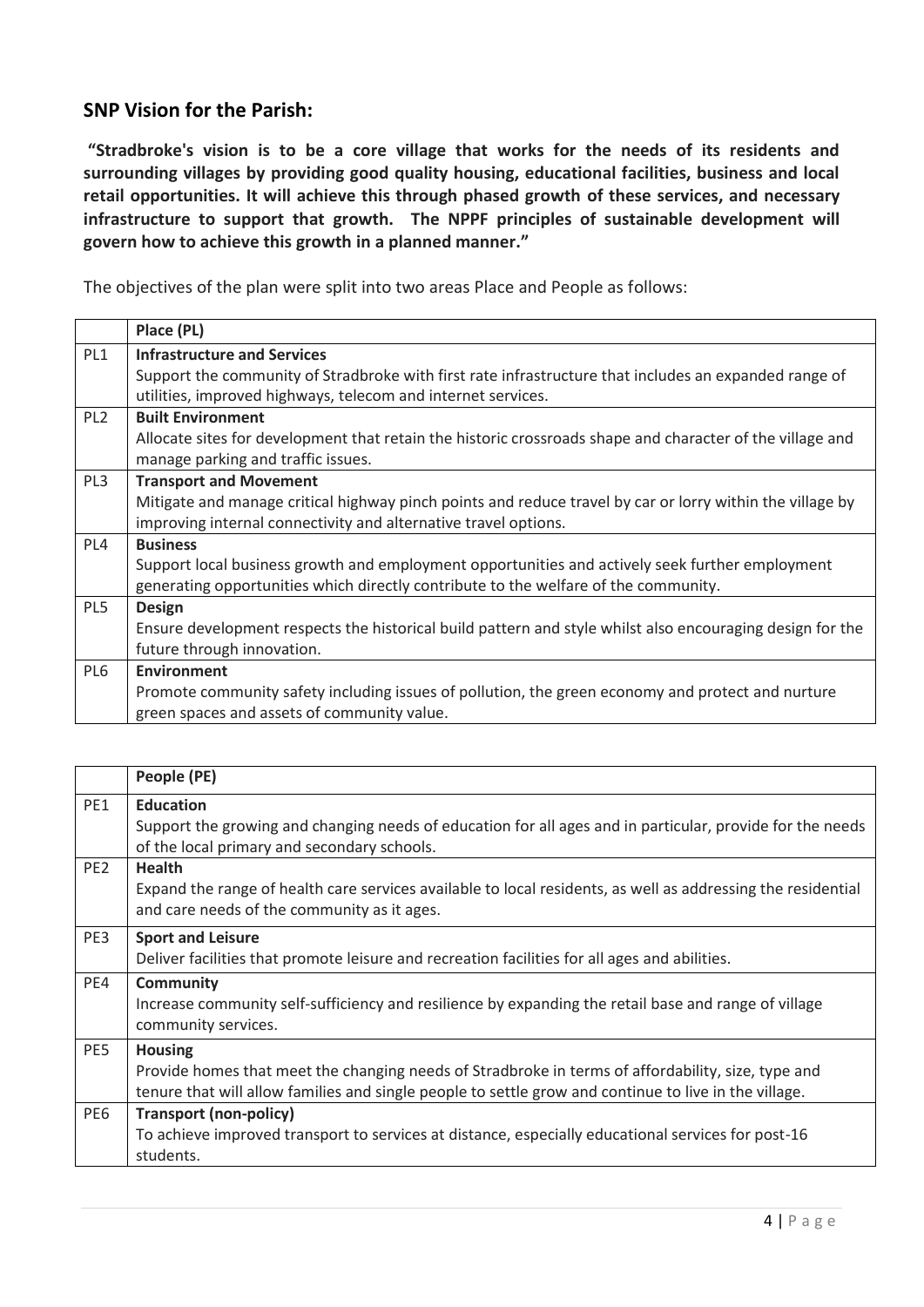# **Monitoring Evidence:**

Policy STRAD1 states the SNP provides for a minimum of 219 dwellings to be built between 2016 and 2036. These dwellings are expected to be provided from the sites identified within the SNP. Additional granted permissions within the settlement boundary will be counted as windfall.

Pages 5-6 contain **brief** monitoring notes and updates on progress Stradbroke is making towards reaching the housing target as outlined in Policy STRAD1.

The emerging Joint Local Plan allocates a housing target of 282 including the development from the allocated sites plus windfall developments during the course of the plan.

A list of additional permissions granted (windfall development) during the plan period but not included in the SNP site allocations is included in the table below.

#### <span id="page-4-0"></span>**Permitted Developments**

| <b>MSDC Ref</b> | <b>Site Address</b>        | Date of         | <b>Net</b>     | <b>Building</b>   | <b>Development</b> |
|-----------------|----------------------------|-----------------|----------------|-------------------|--------------------|
|                 |                            | <b>Approval</b> | dwellings      | <b>Control</b>    | <b>Progress</b>    |
|                 |                            |                 | gained         | <b>Start Date</b> |                    |
| 0069/16         | <b>Westland House</b>      | 03/03/2016      | 1              |                   | Under construction |
| 0068/16         | 5 Meadow Way               | 10/03/2016      | 1              |                   | Under construction |
| 2141/16         | Summer Place, Battlesea Gn | 03/08/2016      | $\mathbf{1}$   | 02/01/2019        | Under construction |
| 2980/16         | Land at the Paddocks       | 23/09/2016      | $\mathbf{1}$   | 01/04/2017        | Under construction |
| 1000/17         | <b>Neaves Cottage</b>      | 15/04/2019      | 1              | 23/9/2019         | Under construction |
| 0310/17         | White House Cottages       |                 | $\mathbf 1$    |                   | Completed          |
| DC/17/06203     | Peacock Close              | 18/05/2018      | 6              |                   | Completed          |
| DC/18/02621     | Plot 1, Hillcrest, New St  | 10/08/2018      | 1              | 05/09/2018        | Under construction |
| DC/18/03643     | The Oaks, Drs Lane         | 15/10/2018      | 1              | 25/03/2018        | Under construction |
| DC/18/02634     | 15 Woodfields              | 16/10/2018      | 1              |                   | Completed          |
| DC/19/00614     | <b>York Cottage</b>        | 02/04/2019      | 1              | 22/07/2019        | Under construction |
| DC/19/00853     | Oak Cottage                | 27/02/2019      | $\mathbf 1$    | 09/12/2019        | Under construction |
| DC/19/03555     | Home Farm                  | 30/09/2019      | $\mathbf 1$    | 19/04/2021        | Under construction |
| DC/19/05751     | Veldon, Wilby Rd           | 05/02/2020      | 1              |                   |                    |
| DC/20/02918     | <b>Tarquin Barn</b>        | 23/09/2020      | 1              | 21/12/2020        | Under construction |
| DC/20/03143     | <b>Stradbroke Antiques</b> | 16/11/2020      | $\mathbf 1$    |                   |                    |
| DC/20/04570     | Havensfield Farm           | 24/12/2020      | $\mathbf 1$    |                   |                    |
| DC/20/05543     | Land rear of Windrush      | 28/01/2021      | 1              |                   |                    |
| DC/20/05715     | <b>Barley Green Farm</b>   | 25/03/2021      | $\mathbf 1$    |                   |                    |
| DC/20/05796     | Lime Tree Farm             | 17/02/2021      | 4              |                   |                    |
| DC/21/01462     | <b>Red House</b>           | 14/05/2021      | $\overline{2}$ |                   |                    |
| <b>Total</b>    |                            |                 | 30             |                   |                    |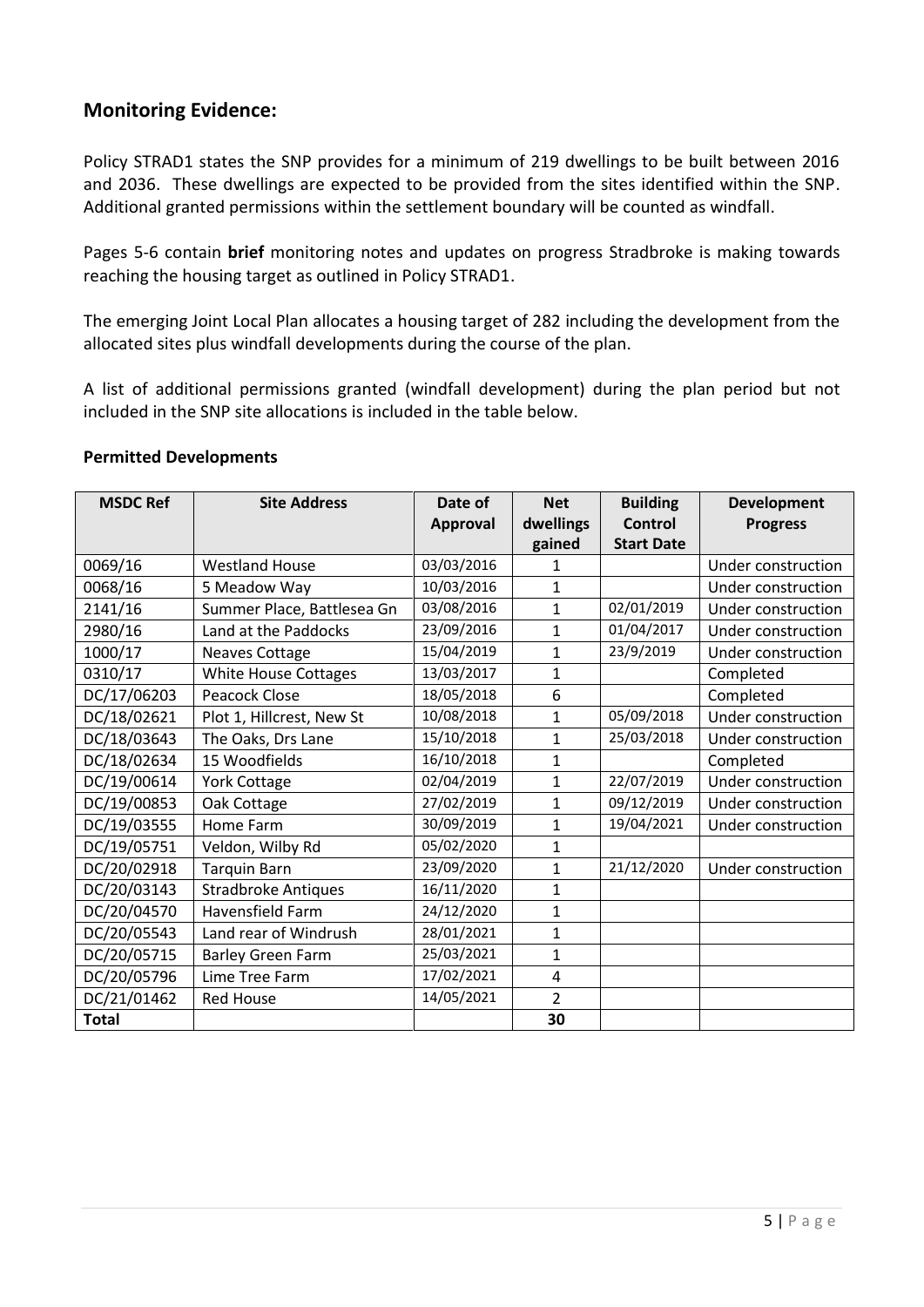## **Site Allocation Update:**

The site allocations in the SNP (Polices STRAD15-18) provide for up to 215 dwellings with Policy STRAD19 (Grove Farm) providing 44, a total up to 259 dwellings.

#### <span id="page-5-0"></span>**POLICY STRAD15: LAND NORTH OF LAXFIELD ROAD**

Outline planning permission was granted on 13/07/21 under planning ref DC/19/01343 for 28 dwellings.

#### <span id="page-5-1"></span>**POLICY STRAD16: LAND EAST OF FARRIERS CLOSE**

- 1. The site owner submitted a planning application on 24/12/19 for a single dwelling on a small part of the overall site. Planning ref: DC/21/02839 refers. Planning permission was refused by Mid Suffolk District Council but permitted on appeal. The planning inspector noted during the appeal that the plan did not specifically state that development on an allocated site could not be build out one house at a time.
- 2. It is not expected that this site will come forward early and it is not a pressing priority. It is expected to enable high school expansion in line with phased development and projected high school pupil yield in 12-15 years' time. NP expected total yield is 25-35 dwellings.

#### <span id="page-5-2"></span>**POLICY STRAD17: LAND SOUTH OF NEW STREET**

- 1. Full planning permission for 60 dwellings was granted 19/07/21 including 35% affordable housing (DC/20/05917)
- 2. Work is expected to commence shortly.

#### <span id="page-5-3"></span>**POLICY STRAD18: LAND SOUTH OF MILL LANE (WEST OF QUEENS STREET)**

- 1. Outline planning application submitted under DC/21/05126 for 80 homes including 18.75% (15) affordable housing, land set aside for a car park for the primary school and a new nursery facility. This follows discussions since 2019 with PC and MSDC on how application could be made policy compliant.
- 2. Parish Council supported the application at a meeting held on  $8<sup>th</sup>$  November 2021.

#### <span id="page-5-4"></span>**POLICY STRAD19: LAND AT GROVE FARM**

- 1. This site was included in the SNP on the advice of MSDC as the site already benefitted from a detailed prior full planning consent. Ref: DC/14/4005. This permission has now lapsed.
- 2. The site has now come forward with a full planning application ref: DC/21/04377 for 42 dwellings and 2 barn conversions. Parish Council responded to consultation with questions on evidence provided to support the application.

| <b>Allocated sites:</b>               | No. | <b>NP Policy Ref</b>   |
|---------------------------------------|-----|------------------------|
| Full planning permissions granted     | 61  | STRAD17 / part STRAD16 |
| Outline permissions granted           | 28  | STRAD15                |
| Outline planning applications pending | 80  | STRAD18                |
| Full planning applications pending    | 44  | STRAD19                |
| <b>Allocated sites total</b>          | 213 |                        |
| Windfall granted permissions          | 30  | 2016 onwards           |
| Total of all applications/permissions | 243 |                        |

**Outstanding:** STRAD16 = up to 34 dwellings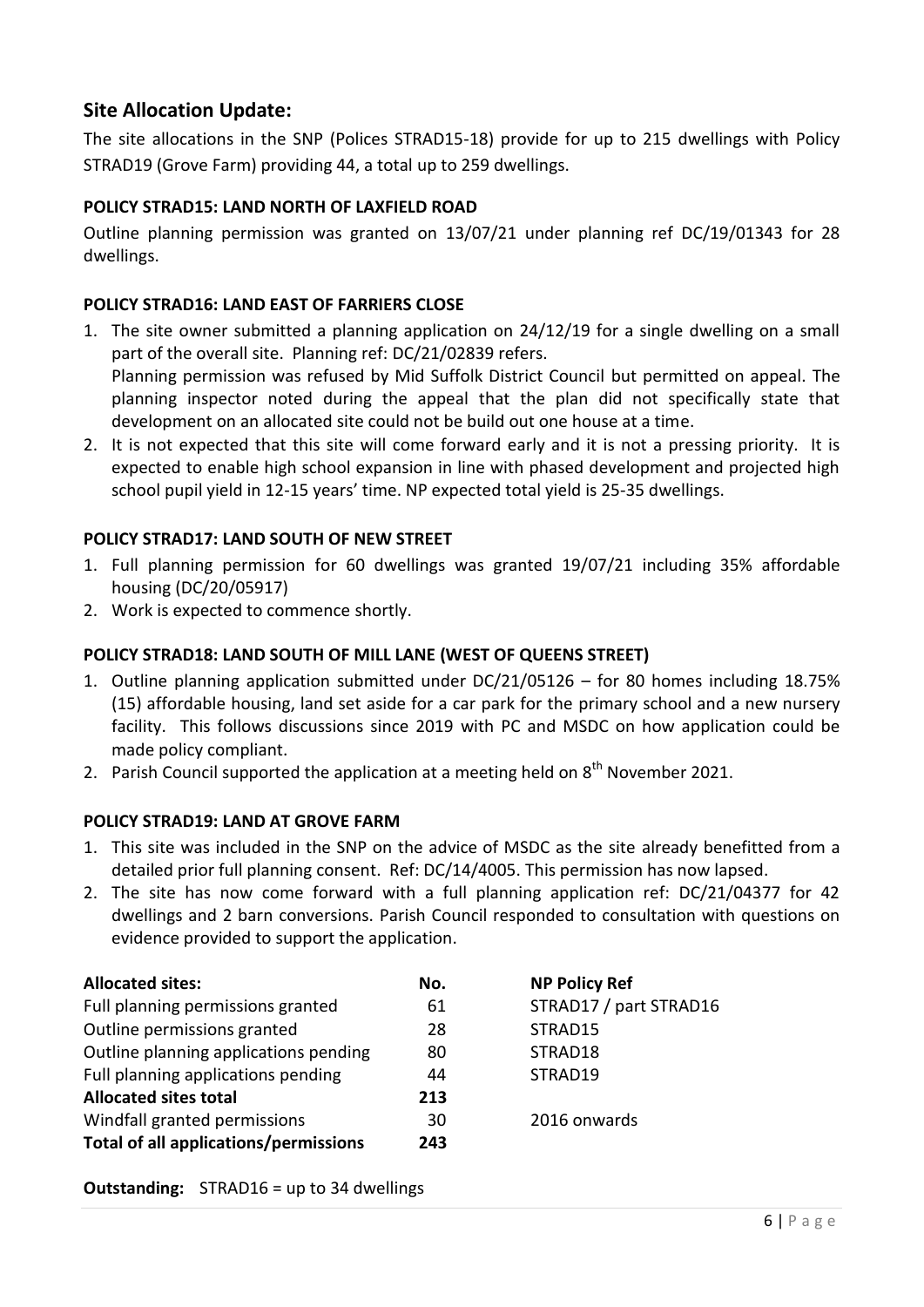#### <span id="page-6-0"></span>**Infrastructure:**

Pages 7 & 8: **brief** notes on monitoring of Infrastructure requirements and Community Actions.

The PIIP was created following an audit in 2018/19, with updates in 2020 and 2021.

#### **The areas of need were identified as:**

| <b>Scale</b>                                 | Priority     | Project                                                           |
|----------------------------------------------|--------------|-------------------------------------------------------------------|
| <b>New Nursery Building</b><br>High<br>Large |              |                                                                   |
|                                              | High         | <b>Church Roof</b>                                                |
|                                              |              | Added August 2020: Boiler/Heating/Flints falling from walls       |
|                                              | Second       | Expansion of Health Centre - Wilby Road                           |
|                                              | Second       | Improved parking at schools                                       |
|                                              | Second       | <b>Classroom and facilities provision</b>                         |
|                                              | Second       | <b>Highways improvements</b>                                      |
|                                              | Second       | Added Aug 2020: Expansion of Community Centre                     |
|                                              | <b>Third</b> | Additional Sports Hall at playing field                           |
|                                              | <b>Third</b> | Skate park                                                        |
|                                              | <b>Third</b> | August 2020: Studios for Radio Stradbroke                         |
| Medium                                       | High         | Secure Post Office/Court House (retain building)                  |
|                                              | High         | Allotments - Electrical connection: (could be part of development |
|                                              |              | off Laxfield Road)                                                |
|                                              | Second       | <b>Church toilets</b>                                             |
|                                              | <b>Third</b> | Chapel repairs, electricity connection                            |
| Small                                        | High         | Allotments - improvement to rain water collection                 |
|                                              | High         | Court House - sound proofing                                      |
|                                              | High         | Community Centre - hot water facility, freezer and blinds         |
|                                              |              | August 2020 - new commercial fridge added to list                 |
|                                              | High         | Playing field - improve security                                  |
|                                              | High         | Added Aug 2020: Playing field - revamp dug outs                   |
|                                              | High         | Added Aug 2020: Cricket Club                                      |
|                                              |              | Update nets and practice facilities                               |
|                                              |              | Repair and improve security Scorebox (repair completed)           |
|                                              | <b>High</b>  | Added Oct 2021: Renew pavilion at bowls green at Wilby Rd site    |
|                                              | Second       | Cemetery Path (accessible)                                        |
|                                              | Second       | <b>Electric Charging Points</b>                                   |
|                                              | Second       | Cemetery railings and gate                                        |
|                                              | <b>Third</b> | Church lighting and sound                                         |
|                                              | <b>Third</b> | Cemetery tidy including cutting back of shrubs and hedges         |
|                                              |              | Removal of surplus soil (both completed)                          |

A PIIP implementation plan was approved in October 2019 and is reviewed and updated annually. PIIP and implementation plan can be viewed at:<https://www.stradbrokepc.org/parish-plans>